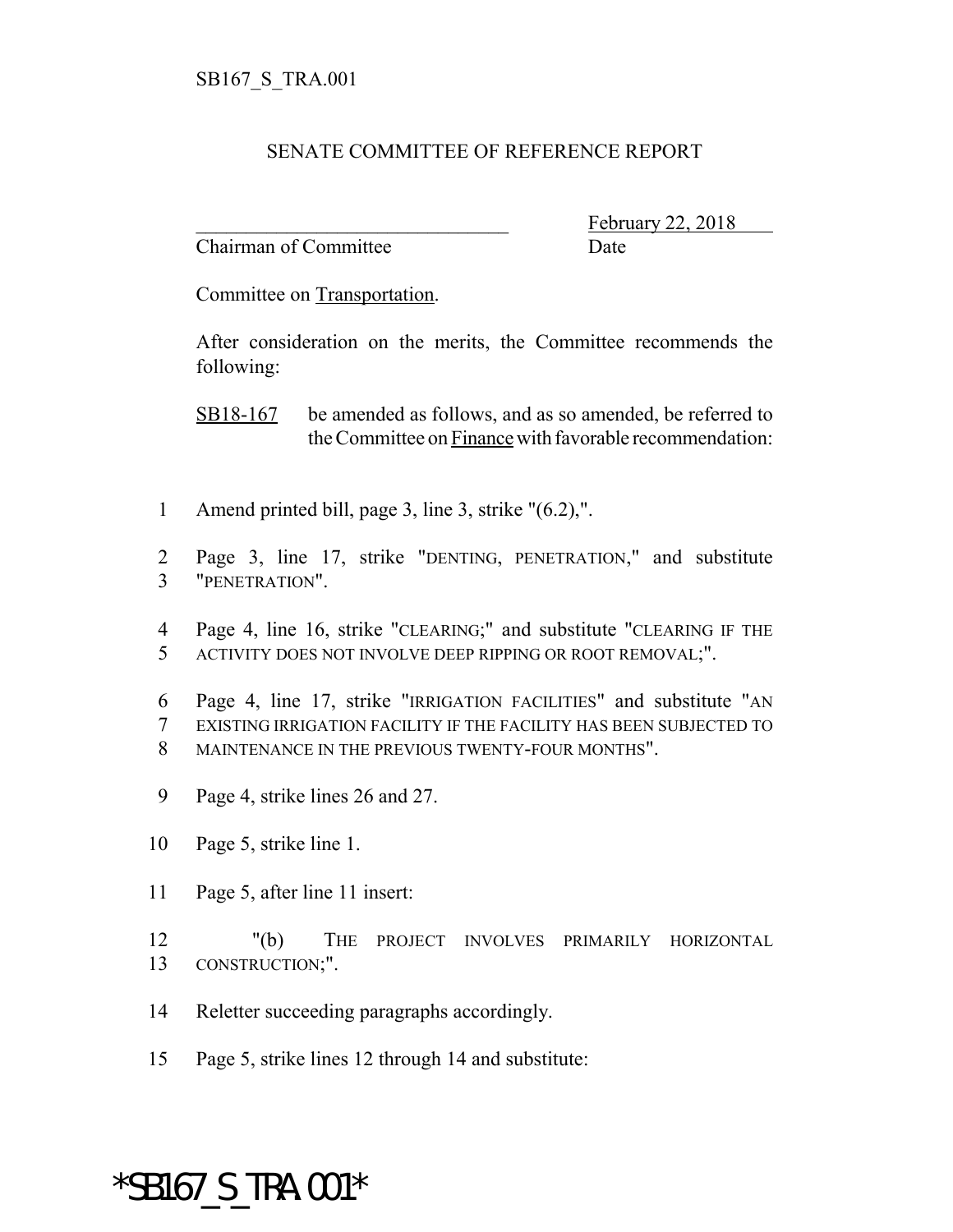- "(c) (I) THE PROJECT:
- (A) HAS AN ANTICIPATED EXCAVATION FOOTPRINT THAT EXCEEDS TWO FEET IN DEPTH AND THAT IS A CONTIGUOUS ONE THOUSAND SQUARE FEET; OR
- (B) INVOLVES UTILITY BORING.
- 6 (II) FOR PURPOSES OF THIS SUBSECTION  $(6.8)(c)$ , THE TERM "TWO FEET IN DEPTH" DOES NOT".
- 8 Page 6, line 2, strike "EXCAVATION".
- Page 7, line 1, strike "BEST".
- Page 7, line 7, strike "BEST".
- Page 7, line 11, after "employee" insert "OR AN EMPLOYER'S CONTRACTOR".
- Page 7, line 21, after "EMPLOYEE" insert "OR AN EMPLOYER'S CONTRACTOR".
- Page 14, line 14, strike "PHMSA-REGULATED".
- Page 14, line 15, after "TO" insert "THE OWNER AND OPERATOR AND THE".
- Page 14, line 22, strike "JANUARY 1, 2020," and substitute "THE 18 EFFECTIVE DATE OF THIS SUBSECTION (10)".
- Page 15, line 23, strike "WORKER AND".
- Page 16, line 11, strike "CIVIL".
- Page 16, line 12, strike "CORRECTIVE" and substitute "REMEDIAL".
- Page 16, line 26, strike "A" and substitute "ITS OWN".
- Page 17, strike lines 1 through 3 and substitute:
- 24 "(II) A WAIVER THAT DELEGATES ITS DAMAGE PREVENTION SAFETY PROGRAM TO THE SAFETY COMMISSION.".
- Page 17, line 4, strike "THIRTEEN" and substitute "FIFTEEN".

## \*SB167 S TRA.001\*  $-2$ -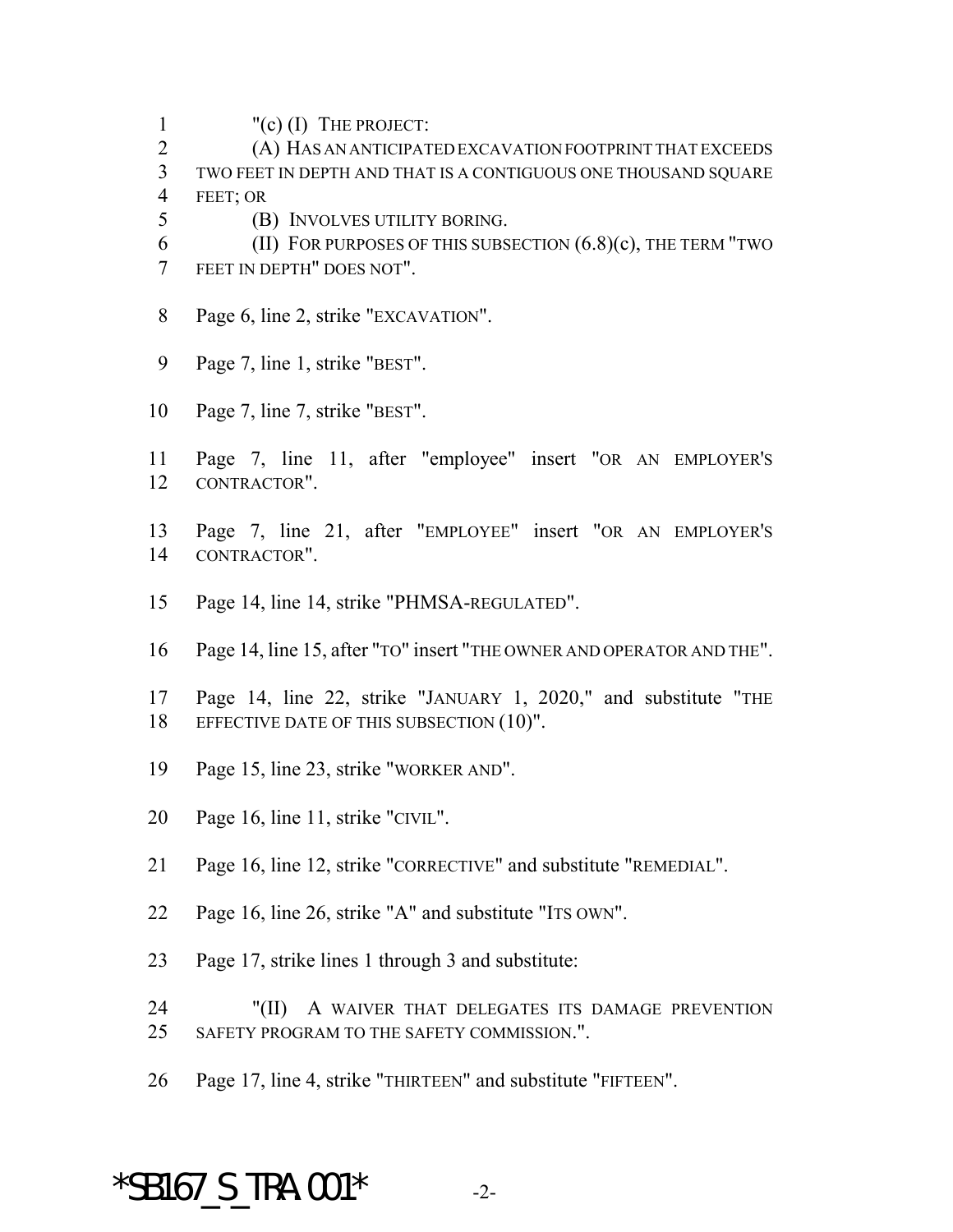2 "(I) ONE INDIVIDUAL NOMINATED BY COLORADO COUNTIES, INC., TO REPRESENT COUNTIES; (II) ONE INDIVIDUAL NOMINATED BY THE COLORADO MUNICIPAL LEAGUE TO REPRESENT MUNICIPALITIES; (III) ONE INDIVIDUAL NOMINATED BY THE SPECIAL DISTRICT ASSOCIATION OF COLORADO TO REPRESENT SPECIAL DISTRICTS; 8 (IV) ONE INDIVIDUAL NOMINATED BY COLORADO'S ENERGY 9 INDUSTRY TO REPRESENT ENERGY PRODUCERS; (V) ONE INDIVIDUAL NOMINATED BY THE COLORADO 11 CONTRACTORS ASSOCIATION TO REPRESENT CONTRACTORS; (VI) TWO INDIVIDUALS NOMINATED BY THE EXCAVATOR MEMBERS 13 OF THE NOTIFICATION ASSOCIATION TO REPRESENT EXCAVATORS; (VII) ONE INDIVIDUAL NOMINATED BY THE AMERICAN COUNCIL 15 OF ENGINEERING COMPANIES OF COLORADO TO REPRESENT ENGINEERS; (VIII) ONE INDIVIDUAL NOMINATED BY INVESTOR-OWNER UTILITIES TO REPRESENT INVESTOR-OWNER UTILITIES; 18 (IX) ONE INDIVIDUAL NOMINATED BY THE COLORADO RURAL ELECTRIC ASSOCIATION TO REPRESENT RURAL ELECTRIC COOPERATIVES; **(X)** ONE INDIVIDUAL NOMINATED BY THE COLORADO PIPELINE 21 ASSOCIATION TO REPRESENT PIPELINE COMPANIES; (XI) ONE INDIVIDUAL NOMINATED BY THE COLORADO TELECOMMUNICATIONS ASSOCIATION TO REPRESENT TELECOMMUNICATIONS COMPANIES; (XII) ONE INDIVIDUAL NOMINATED BY THE COLORADO WATER 26 UTILITY COUNCIL TO REPRESENT WATER UTILITIES; (XIII) ONE INDIVIDUAL NOMINATED BY THE DEPARTMENT OF TRANSPORTATION TO REPRESENT TRANSPORTATION; AND (XIV) ONE INDIVIDUAL NOMINATED BY THE CHIEF EXECUTIVE OFFICER OF THE NOTIFICATION ASSOCIATION.". Page 18, strike lines 1 through 4 and substitute: 32 "(I) SUBSECTIONS  $(2)(a)(I)$  TO  $(2)(a)(V)$  OF THIS SECTION IS ONE YEAR; AND 34 (II) SUBSECTIONS  $(2)(a)(VI)$  TO  $(2)(a)(X)$  OF THIS SECTION IS TWO YEARS.". Page 20, line 13, after the period add "THE DECISION OF THE SAFETY

Page 17, strike lines 8 through 23 and substitute:

COMMISSION IS FINAL AGENCY ACTION SUBJECT TO REVIEW BY THE

\*SB167 S TRA.001\*  $-3$ -